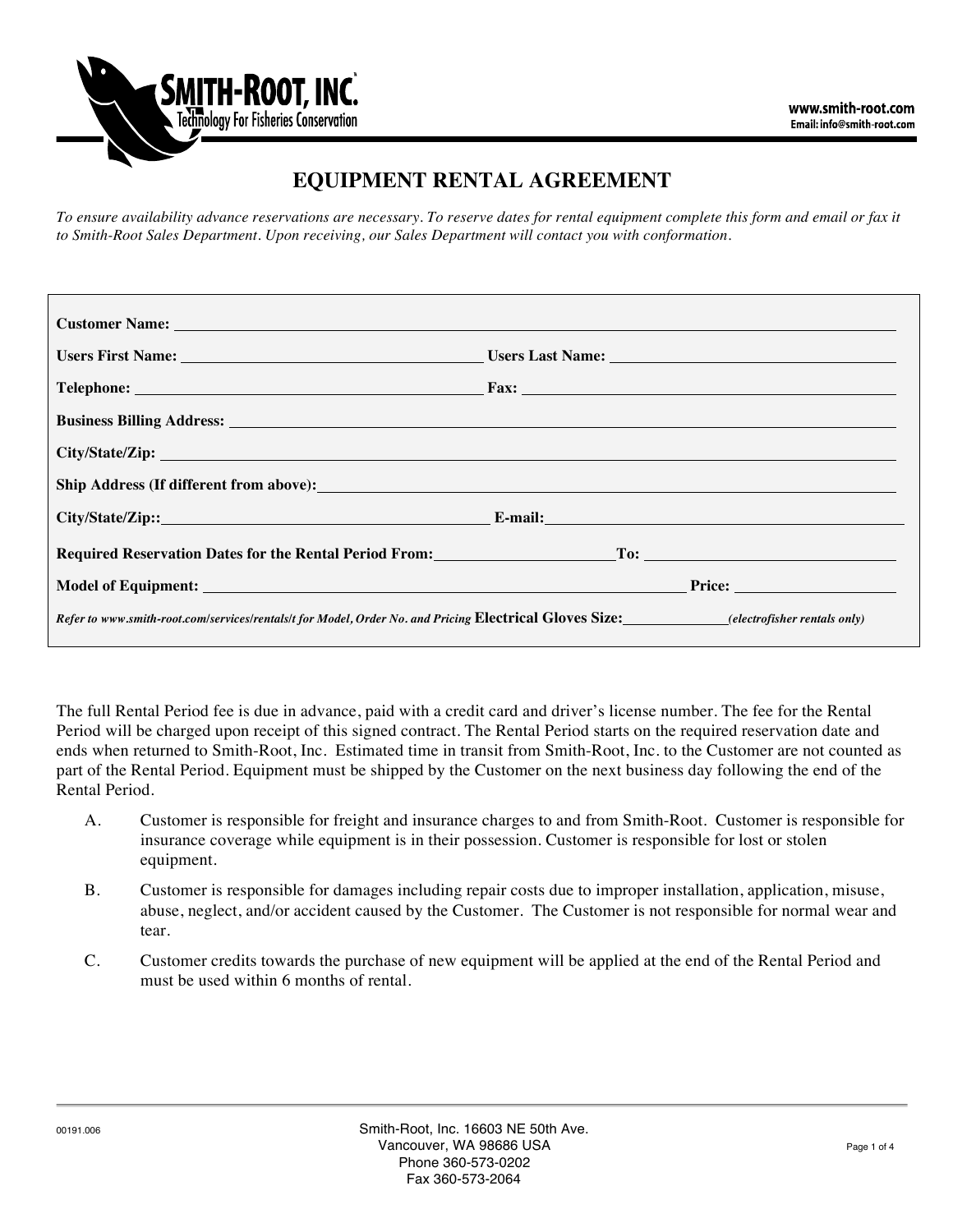## **EQUIPMENT RENTAL AGREEMENT**

| <b>Drivers License Number:</b> | <b>Rental Fee:</b>                                     |  |
|--------------------------------|--------------------------------------------------------|--|
| <b>Purchase Order No:</b>      | Or call sales with the credit card number 360-573-0202 |  |

This is a contract. The words: "Customer", "Renter", "Buyer", "You" and/or "Yours" means the person and/or entity who signs this contract and is obligated under its terms. The words: "We", "our" and "SRI" refer to the business name Smith-Root, Inc. The word "Rental Period" shall mean the period as agreed to between SRI and Customer. The term "Rental Equipment" shall mean all equipment provided by Smith-Root, Inc. for electrofishing.

I, the undersigned Customer, specifically acknowledge that I am fully qualified to operate the Rental Equipment. Further, I acknowledge that any party under my control will also be fully qualified to operate the Rental Equipment. I understand that the use of the Rental Equipment may involve high voltages and/or currents and I agree to hold Smith-Root, Inc. harmless for any and all injuries that may result in the exposure to these high voltages and/or currents.

Customer further acknowledges that he has read and fully understands this contract and agrees to be bound by all of the terms, conditions, and provisions hereof. Renter acknowledges that he has received a true and correct copy of this agreement including the terms on the following pages at the time of execution hereof. Note: The following pages must be initialed and all pages returned.

#### **THIS IS YOUR CONTRACT, READ EVERYTHING BEFORE SIGNING. PLEASE INITIAL EACH OF THE TERMS AND CONDITIONS OF THE EQUIPMENT RENTAL**

### **ACCEPTED:**

| This Rental Contract made on this date of, | 20 | is between Smith-Root, Inc. and:  |
|--------------------------------------------|----|-----------------------------------|
|                                            |    |                                   |
| Authorizing Signature                      |    | Date                              |
| Print Authorizing Signature                |    | Title:                            |
| Received by Smith-Root, Inc.               |    |                                   |
| Signature                                  |    | Date                              |
| Print Signature                            |    | Title: Rental Program Coordinator |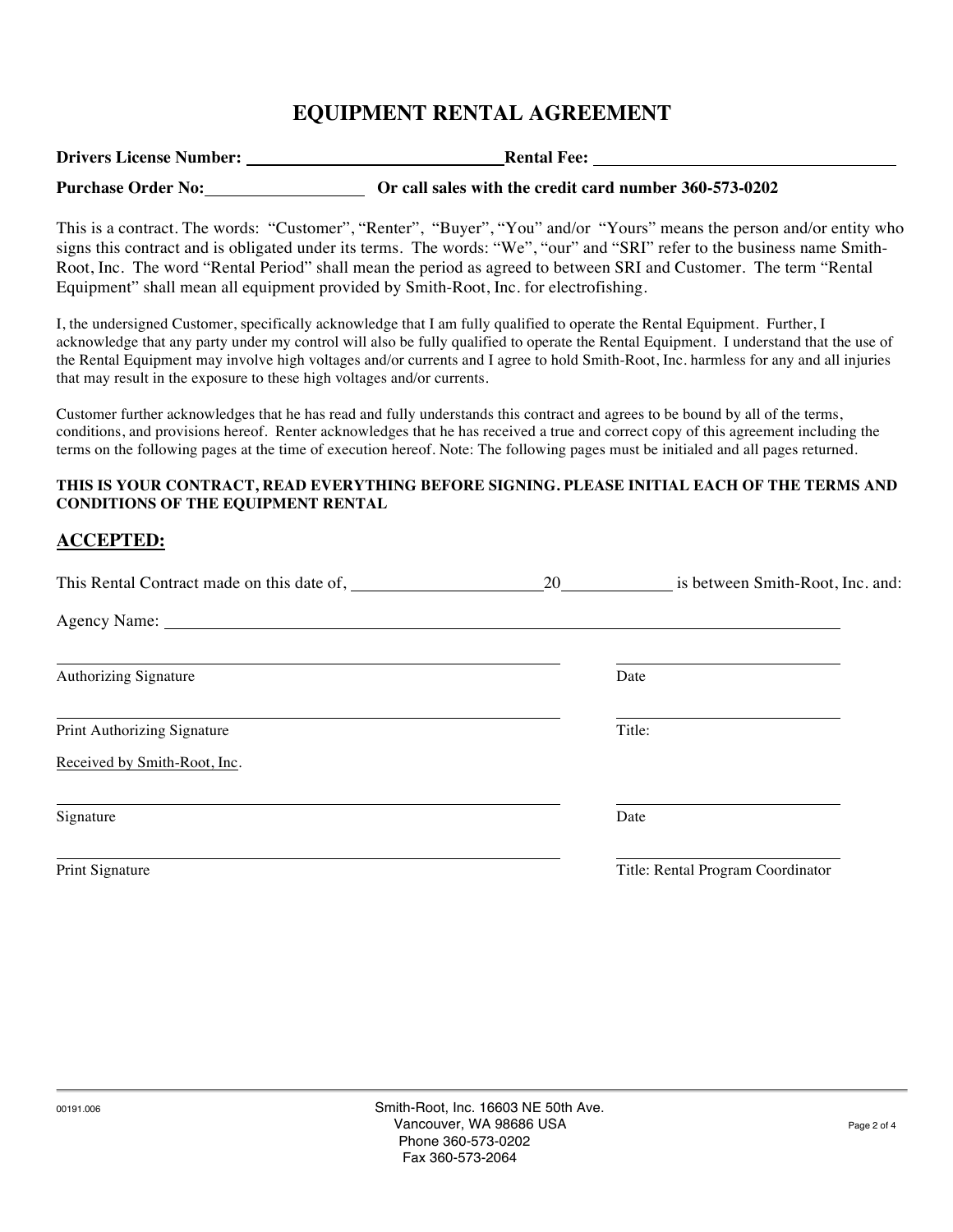### **TERMS AND CONDITIONS OF EQUIPMENT RENTAL**

**In consideration of the rental of the equipment described by the undersigned (hereinafter referred to as the "Renter") from Smith Root, Inc. named on attached page (hereinafter referred to as "SRI") upon the terms and conditions, and for the price herein specified, it is agreed as follows:**

- **1. RENTAL AND TERM begins on the date and time specified as "RENTAL DATE" and terminates on return of equipment to SRI's premises ("RETURN DATE") unless otherwise agreed upon in writing by the parties. The term "RENTAL PERIOD" is the number of days from the RENTAL DATE to the RETURN DATE less any days in transit from SRI to the Customer. The rental is subject to an automatic renewal for a period of time equal to the Rental Period until the equipment is returned by the Customer to SRI. SRI may terminate the Rental at any time and upon termination take possession of the equipment. Renter agrees to pay, upon the return of equipment to SRI's premises, all charges and costs for the use of the Rental Equipment. Customer agrees to have all outstanding charges processed**  on a credit card upon return of equipment. This case of the customer Initials on a credit card upon return of equipment.
- **2. PRIVILEGES AND WAIVER OF DEFECTS. Renter accepts the RENTAL EQUIPMENT on an "as is" basis. Customer acknowledges and declares that they will inspect the equipment upon receipt. The Customer will contact SRI immediately after receiving the equipment if it is not in good, safe operative condition. The Customer warrants that he is familiar with the operation of the RENTAL EQUIPMENT and is qualified to make such an inspection. Customer agrees that failure to inspect will result in a waiver of the right to return for replacement equipment. Customer agrees to return the RENTAL EQUIPMENT to SRI's premises by the RETURN DATE in as good condition as when received by Customer, ordinary wear and tear excepted. "Ordinary wear and tear" shall mean only the normal deterioration of the Rental Equipment caused by ordinary and reasonable use on a single shift (eight hours per day, five days per week) basis. Customer agrees to pay immediately all charges and costs incurred. Customer Initials \_\_\_\_\_\_**
- **3. RENTAL EQUIPMENT BECOMES UNSAFE OR IN DISREPAIR DURING THE RENTAL PERIOD. Renter will immediately discontinue use of the Rental Equipment should it at any time, following the execution of this agreement or any subsequent agreement, become unsafe or in a state of disrepair during the RENTAL PERIOD Furthermore, the Renter will immediately notify SRI that the RENTAL EQUIPMENT is unsafe or in disrepair and until such time as SRI has regained possession the Customer has agreed to take all steps reasonably necessary to prevent injuries to any person and all property from the RENTAL EQUIPMENT or products. Customer Initials Let us to the UK of the RENTAL EQUIPMENT or products.**
- **4. COMPLIANCE WITH LAWS. Customer acknowledges that SRI has no control over the use of RENTAL EQUIPMENT by Customer, and the Customer agrees, at his sole expense, to comply with all municipal, county, provincial, and federal laws, ordinances and regulations, including the Occupational Safety and Health Administration Act of 1970 (OSHA) which may affect the RENTAL EQUIPMENT while it is in the possession of and use by the Customer. Customer shall not permit any person who is not legally qualified to use the RENTAL EQUIPMENT.**

**Customer Initials \_\_\_\_\_\_**

- **5. PERMITTED AREA OF USE OF RENTAL EQUIPMENT. Without SRI's written consent, Customer shall not remove the Equipment from the Country in which it is rented. Customer Initials Customer Initials**
- **6. CUSTOMER'S LIABILITY FOR MISUSE OF EQUIPMENT. Customer shall not abuse, harm or misuse, the RENTAL EQUIPMENT. Customer shall not permit any repairs to be made or lien to be placed upon the RENTAL EQUIPMENT without the SRI's written consent. In the event of any accident or casualty resulting in bodily injury or property damages arising out of Renter's use and hiring of the RENTAL AGREEMENT, the Customer agrees to accept all responsibility therefore, and shall hold SRI harmless for any claims or action arising. Customer shall furnish SRI with a complete report of any accident involving said RENTAL EQUIPMENT, including names and addresses of all persons involved and all witnesses. Unless otherwise specified herein, in case of the loss or destruction of any part of the RENTAL EQUIPMENT, or of loss of possession thereof, or inability to return the same to SRI, on the expiration and due date, for any reason whatsoever, Customer shall pay SRI the actual replacement cost thereof, and in addition thereto SRI's loss of use of said RENTAL EQUIPMENT. Customer Initials \_\_\_\_\_\_**